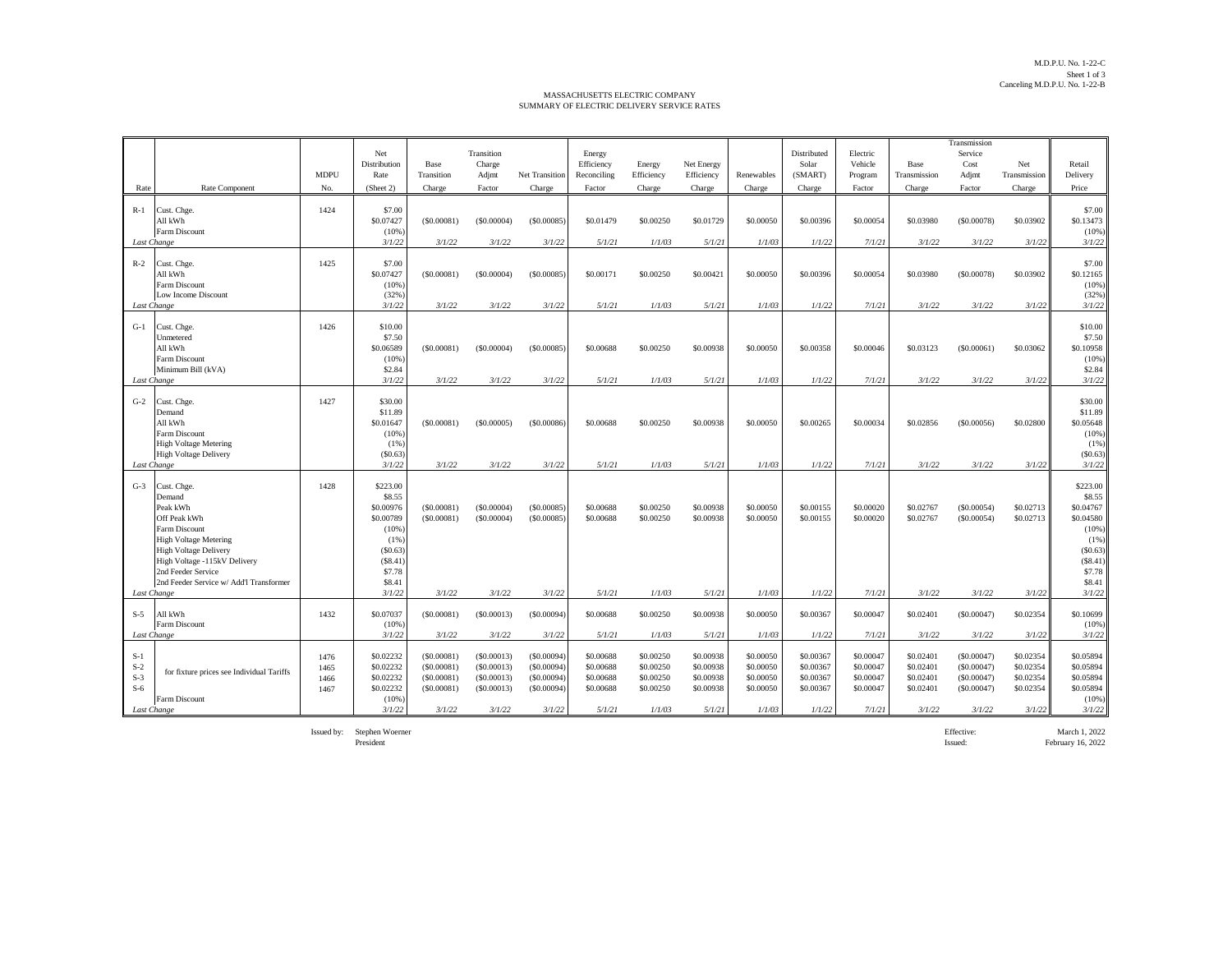## MASSACHUSETTS ELECTRIC COMPANY MASSACHUSETTS ELECTRIC COMPANY SUMMARY OF ELECTRIC DELIVERY SERVICE RATES SUMMARY OF ELECTRIC DELIVERY SERVICE RATESNET DISTRIBUTION RATE

|                    |                                                      |              |                        |                          |                        |                        |                        |                        | Revenue                | Attorney               |                        |                        |                        | Long-Term                 |                        |                        |                          |                        |                        |
|--------------------|------------------------------------------------------|--------------|------------------------|--------------------------|------------------------|------------------------|------------------------|------------------------|------------------------|------------------------|------------------------|------------------------|------------------------|---------------------------|------------------------|------------------------|--------------------------|------------------------|------------------------|
|                    |                                                      |              |                        |                          | Basic                  | Residential            | Storm                  | Pension                | Decoupling             | General Cons.          | Solar                  | Smart Grid             |                        | Renew. Energy             |                        | Vegetation             |                          |                        |                        |
|                    |                                                      |              | Base                   | Net                      | Service                | Assistance             | Fund                   | <b>PBOP</b>            | Mechanism              | Expenses               | Cost                   | Distribution           | Net Metering           | Contract                  | Vegetation             | Management             | Tax Act                  | Grid                   | Net                    |
|                    |                                                      | <b>MDPU</b>  | Distribution           | CapEx                    | Adjmt                  | Adjmt                  | Replenishment          | Adjmt                  | Adjmt                  | Adjmt                  | Adjmt                  | Adjmt                  | Recovery               | Adjmt                     | Management             | Reconciliation         | Credit                   | Modernization          | Distribution           |
| Rate               | Rate Component                                       | No.          | Charge                 | Factor                   | Factor                 | Factor                 | Factor                 | Factor                 | Factor                 | Factor                 | Factor                 | Factor                 | Surcharge              | Factor                    | Factor                 | Factor                 | Factor                   | Factor                 | Rate                   |
| $R-1$              | Cust. Chge.                                          | 1424         | \$7.00                 |                          |                        |                        |                        |                        |                        |                        |                        |                        |                        |                           |                        |                        |                          |                        | \$7.00                 |
|                    | All kWh                                              |              | \$0.05267              | (S0,00081)               | \$0,00021              | \$0,0087               | \$0,00301              | \$0,00091              | \$0,00026              | \$0,00001              | \$0,00039              | \$0,00003              | \$0,00930              | (S0.00073)                | \$0,00028              | \$0,00000              | (S0,00060)               | \$0,00063              | \$0.07427              |
|                    | Farm Discount                                        |              | (10%                   |                          |                        |                        |                        |                        |                        |                        |                        |                        |                        |                           |                        |                        |                          |                        | $(10\%)$               |
| Last Change        |                                                      |              | 10/1/21                | 3/1/22                   | 3/1/22                 | 3/1/22                 | 11/1/19                | 3/1/22                 | 3/1/22                 | 3/1/22                 | 3/1/22                 | 5/1/21                 | 3/1/22                 | 3/1/22                    | 3/1/22                 | 3/1/22                 | 3/1/22                   | 5/1/21                 | 3/1/22                 |
|                    |                                                      |              |                        |                          |                        |                        |                        |                        |                        |                        |                        |                        |                        |                           |                        |                        |                          |                        |                        |
| $R-2$              | Cust. Chge.<br>All kWh                               | 1425         | \$7.00                 | (S0.00081)               |                        |                        |                        | \$0,00091              | \$0,00026              | \$0,00001              | \$0,00039              | \$0,00003              | \$0,00930              |                           |                        | \$0,00000              | (S0,00060)               | \$0,00063              | \$7.00                 |
|                    | Farm Discount                                        |              | \$0.05267<br>(10%)     |                          | \$0,00021              | \$0,0087               | \$0,00301              |                        |                        |                        |                        |                        |                        | (S0.00073)                | \$0,00028              |                        |                          |                        | \$0.07427<br>(10%)     |
|                    | Low Income Discount                                  |              | (32%)                  |                          |                        |                        |                        |                        |                        |                        |                        |                        |                        |                           |                        |                        |                          |                        | (32%)                  |
| Last Change        |                                                      |              | 10/1/21                | 3/1/22                   | 3/1/22                 | 3/1/22                 | 11/1/19                | 3/1/22                 | 3/1/22                 | 3/1/22                 | 3/1/22                 | 5/1/21                 | 3/1/22                 | 3/1/22                    | 3/1/22                 | 3/1/22                 | 3/1/22                   | 5/1/21                 | 3/1/22                 |
|                    |                                                      |              |                        |                          |                        |                        |                        |                        |                        |                        |                        |                        |                        |                           |                        |                        |                          |                        |                        |
| $G-1$              | Cust. Chge                                           | 1426         | \$10.00                |                          |                        |                        |                        |                        |                        |                        |                        |                        |                        |                           |                        |                        |                          |                        | \$10.00                |
|                    | Unmetered                                            |              | \$7.50                 |                          |                        |                        |                        | \$0,00086              |                        | \$0,00001              | \$0,00036              | \$0,00003              | \$0,00845              |                           |                        | \$0,00000              | (S0,00054)               | \$0,00054              | \$7.50                 |
|                    | All kWh<br>Farm Discount                             |              | \$0.04630<br>$(10\%)$  | $($ \$0,00068)           | \$0,00019              | \$0,00791              | \$0,00265              |                        | \$0.00024              |                        |                        |                        |                        | (S0.00073)                | \$0,00030              |                        |                          |                        | \$0.06589<br>$(10\%)$  |
|                    | Minimum Bill (kVA)                                   |              | \$2.84                 |                          |                        |                        |                        |                        |                        |                        |                        |                        |                        |                           |                        |                        |                          |                        | \$2.84                 |
| Last Change        |                                                      |              | 10/1/21                | 3/1/22                   | 3/1/22                 | 3/1/22                 | 11/1/19                | 3/1/22                 | 3/1/22                 | 3/1/22                 | 3/1/22                 | 5/1/21                 | 3/1/22                 | 3/1/22                    | 3/1/22                 | 3/1/22                 | 3/1/22                   | 5/1/21                 | 3/1/22                 |
|                    |                                                      |              |                        |                          |                        |                        |                        |                        |                        |                        |                        |                        |                        |                           |                        |                        |                          |                        |                        |
| $G-2$              | Cust. Chge.                                          | 1427         | \$30.00                |                          |                        |                        |                        |                        |                        |                        |                        |                        |                        |                           |                        |                        |                          |                        | \$30.00                |
|                    | Demand                                               |              | \$11.89                |                          |                        |                        |                        |                        |                        |                        |                        |                        |                        |                           |                        |                        |                          |                        | \$11.89                |
|                    | All kWh                                              |              | \$0.00229              | (S0.00056)               | \$0.00014              | \$0,00584              | \$0.00190              | \$0.00062              | \$0.00017              | \$0,00001              | \$0,00026              | \$0.00002              | \$0.00625              | (S0.00073)                | \$0.00026              | \$0,00000              | (S0.00040)               | \$0.00040              | \$0.01647              |
|                    | <b>Farm Discount</b><br><b>High Voltage Metering</b> |              | (10%                   |                          |                        |                        |                        |                        |                        |                        |                        |                        |                        |                           |                        |                        |                          |                        | (10%)<br>$(1\%)$       |
|                    | <b>High Voltage Delivery</b>                         |              | (1%)<br>(S0.63)        |                          |                        |                        |                        |                        |                        |                        |                        |                        |                        |                           |                        |                        |                          |                        | (S0.63)                |
| Last Change        |                                                      |              | 10/1/21                | 3/1/22                   | 3/1/22                 | 3/1/22                 | 11/1/19                | 3/1/22                 | 3/1/22                 | 3/1/22                 | 3/1/22                 | 5/1/21                 | 3/1/22                 | 3/1/22                    | 3/1/22                 | 3/1/22                 | 3/1/22                   | 5/1/21                 | 3/1/22                 |
|                    |                                                      |              |                        |                          |                        |                        |                        |                        |                        |                        |                        |                        |                        |                           |                        |                        |                          |                        |                        |
| $G-3$              | Cust. Chge.                                          | 1428         | \$223.00               |                          |                        |                        |                        |                        |                        |                        |                        |                        |                        |                           |                        |                        |                          |                        | \$223.00               |
|                    | Demand                                               |              | \$8.55                 |                          |                        |                        |                        |                        |                        |                        |                        |                        |                        |                           |                        |                        |                          |                        | \$8.55                 |
|                    | Peak kWh                                             |              | \$0.00187              | (S0.00037)               | \$0,00008              | \$0.00343              | \$0,00110              | \$0,00034              | \$0,00010              | \$0,00000              | \$0,00015              | \$0,00001              | \$0,00367              | (S0.00073)                | \$0,00011              | \$0,00000              | (S0,00023)               | \$0,00023              | \$0.00976              |
|                    | Off Peak kWh<br><b>Farm Discount</b>                 |              | \$0.00000<br>(10%      | (S0.00037)               | \$0.00008              | \$0.00343              | \$0.00110              | \$0.00034              | \$0.00010              | \$0.00000              | \$0.00015              | \$0.00001              | \$0.00367              | (S0.00073)                | \$0.00011              | \$0.00000              | (S0.00023)               | \$0.00023              | \$0.00789<br>$(10\%)$  |
|                    | <b>High Voltage Metering</b>                         |              | (1%)                   |                          |                        |                        |                        |                        |                        |                        |                        |                        |                        |                           |                        |                        |                          |                        | (1%)                   |
|                    | <b>High Voltage Delivery</b>                         |              | (\$0.63)               |                          |                        |                        |                        |                        |                        |                        |                        |                        |                        |                           |                        |                        |                          |                        | (S0.63)                |
|                    | High Voltage -115kV Delivery                         |              | (S8.41)                |                          |                        |                        |                        |                        |                        |                        |                        |                        |                        |                           |                        |                        |                          |                        | (\$8.41)               |
|                    | 2nd Feeder Service                                   |              | \$7.78                 |                          |                        |                        |                        |                        |                        |                        |                        |                        |                        |                           |                        |                        |                          |                        | \$7.78                 |
|                    | 2nd Feeder Service w/ Add'l Transformer              |              | \$8.41                 |                          |                        |                        |                        |                        |                        |                        |                        |                        |                        |                           |                        |                        |                          |                        | \$8.41                 |
| <b>Last Change</b> |                                                      |              | 10/1/21                | 3/1/22                   | 3/1/22                 | 3/1/22                 | 11/1/19                | 3/1/22                 | 3/1/22                 | 3/1/22                 | 3/1/22                 | 5/1/21                 | 3/1/22                 | 3/1/22                    | 3/1/22                 | 3/1/22                 | 3/1/22                   | 5/1/21                 | 3/1/22                 |
| $S-5$              | All kWh                                              | 1432         | \$0.04805              | (S0.00438)               | \$0,00020              | \$0,00817              | \$0,00260              | \$0,00669              | \$0.00024              | \$0,00001              | \$0,00036              | \$0,00003              | \$0.00872              | (S0.00073)                | \$0,00042              | \$0,00000              | $($ \$0.00056)           | \$0,00055              | \$0.07037              |
|                    | Farm Discount                                        |              | (10%                   |                          |                        |                        |                        |                        |                        |                        |                        |                        |                        |                           |                        |                        |                          |                        | $(10\%)$               |
| Last Change        |                                                      |              | 10/1/21                | 3/1/22                   | 3/1/22                 | 3/1/22                 | 11/1/19                | 3/1/22                 | 3/1/22                 | 3/1/22                 | 3/1/22                 | 5/1/21                 | 3/1/22                 | 3/1/22                    | 3/1/22                 | 3/1/22                 | 3/1/22                   | 5/1/21                 | 3/1/22                 |
|                    |                                                      |              |                        |                          |                        |                        |                        |                        |                        |                        |                        |                        |                        |                           |                        |                        |                          |                        |                        |
| $S-1$              |                                                      | 1476         | \$0,00000              | (S0.00438)               | \$0,00020              | \$0,00817              | \$0,00260              | \$0,00669              | \$0.00024              | \$0,00001              | \$0,00036              | \$0,00003              | \$0.00872              | (S0.00073)                | \$0,00042              | \$0,00000              | (S0,00056)               | \$0,00055              | \$0.02232              |
| $S-2$<br>$S-3$     | for fixture prices see Individual Tariffs            | 1465         | \$0.00000<br>\$0,00000 | (S0.00438)<br>(S0.00438) | \$0.00020<br>\$0,00020 | \$0.00817<br>\$0,00817 | \$0.00260<br>\$0,00260 | \$0.00669<br>\$0,00669 | \$0.00024<br>\$0,00024 | \$0.00001<br>\$0,00001 | \$0.00036<br>\$0,00036 | \$0.00003<br>\$0,00003 | \$0.00872<br>\$0.00872 | (\$0.00073)<br>(S0.00073) | \$0.00042<br>\$0,00042 | \$0.00000<br>\$0,00000 | (S0.00056)<br>(S0,00056) | \$0.00055<br>\$0,00055 | \$0.02232<br>\$0.02232 |
| $S-6$              |                                                      | 1466<br>1467 | \$0.00000              | (S0.00438)               | \$0.00020              | \$0,00817              | \$0.00260              | \$0.00669              | \$0.00024              | \$0.00001              | \$0.00036              | \$0.00003              | \$0.00872              | (S0.00073)                | \$0.00042              | \$0.00000              | (S0.00056)               | \$0.00055              | \$0.02232              |
|                    | Farm Discount                                        |              | $(10\%)$               |                          |                        |                        |                        |                        |                        |                        |                        |                        |                        |                           |                        |                        |                          |                        | $(10\%)$               |
| Last Change        |                                                      |              | 10/1/21                | 3/1/22                   | 3/1/22                 | 3/1/22                 | 11/1/19                | 3/1/22                 | 3/1/22                 | 3/1/22                 | 3/1/22                 | 5/1/21                 | 3/1/22                 | 3/1/22                    | 3/1/22                 | 3/1/22                 | 3/1/22                   | 5/1/21                 | 3/1/22                 |

Issued by: Stephen Woerner

Stephen Woerner Effective: March 1, 2022

President Issued: February 16, 2022